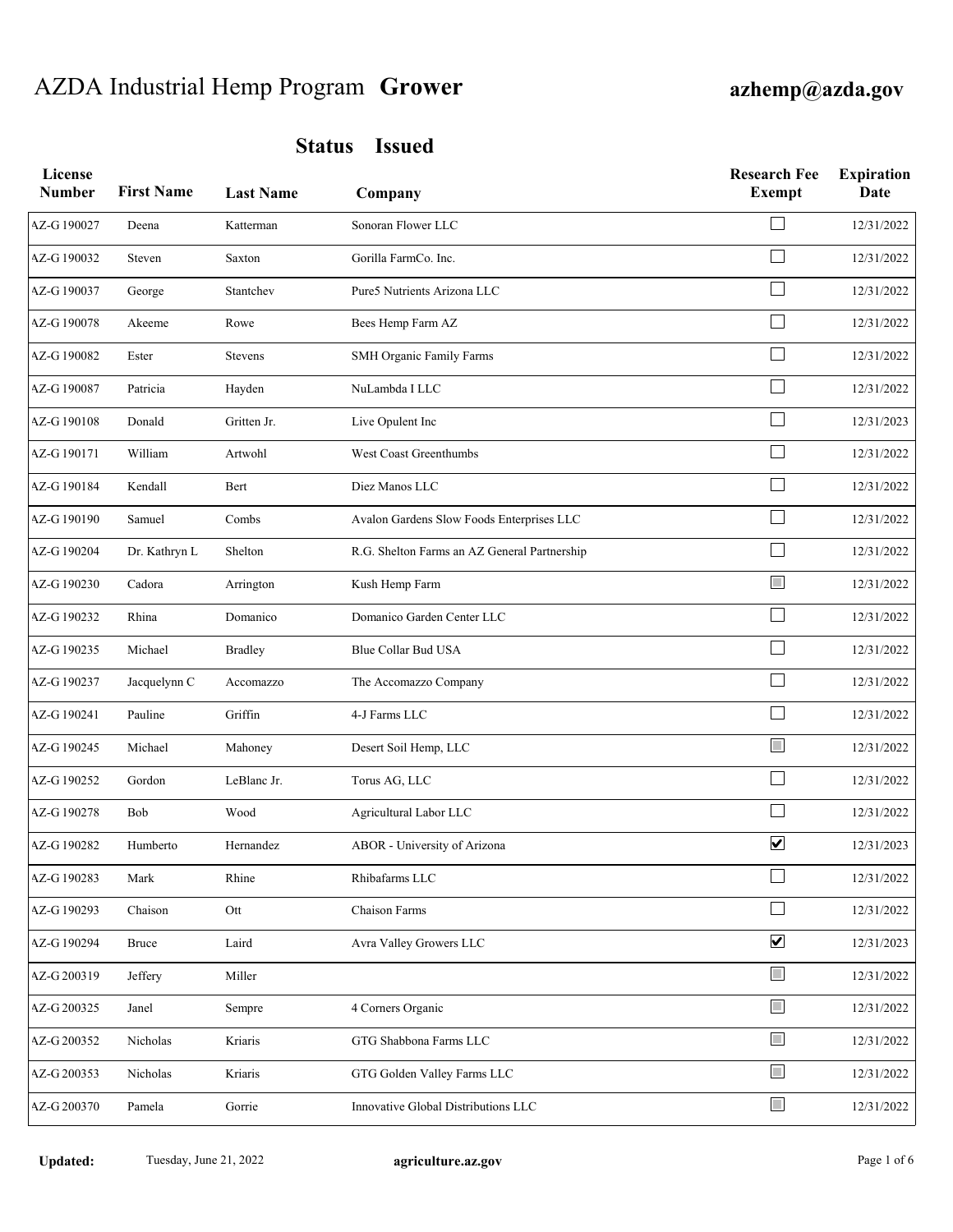| AZ-G 200373 | Tanesha  | Boler            | Hemp Farms of Arizona          | $\mathbb{R}^n$              | 12/31/2022 |
|-------------|----------|------------------|--------------------------------|-----------------------------|------------|
| AZ-G 200378 | Vanessa  | Porter           | Natural Comprehensive LLC      | $\Box$                      | 12/31/2022 |
| AZ-G210391  | Joshua   | Rezek            |                                | $\overline{\phantom{a}}$    | 12/31/2022 |
| AZ-G210402  | Michael  | Clarke           | MCNL Associates LLC            | $\mathbb{R}^n$              | 12/31/2022 |
| AZ-G 210403 | Lawrence | Broyles Jr.      | Natural Gold Farms Inc         | $\Box$                      | 12/31/2022 |
| AZ-G 220412 | Thomas   | Lopez            | Jerome Hemp LLC                | $\mathcal{L}_{\mathcal{A}}$ | 12/31/2022 |
| AZ-G 220413 | Tiann    | Juarez           | Platinum Apothecary            | L                           | 12/31/2022 |
| AZ-G 220414 | Joshua   | Miller           | JV                             | H                           | 12/31/2022 |
| AZ-G 220415 | Charles  | Stout            | <b>Classic Baby Vegetables</b> | L                           | 12/31/2022 |
| AZ-G 220418 | Ernesto  | Amador Jaramillo |                                | $\Box$                      | 12/31/2022 |
| AZ-G 220419 | Nick     | Maddaloni        | <b>GMB</b> Holdings Corp       | $\Box$                      | 12/31/2022 |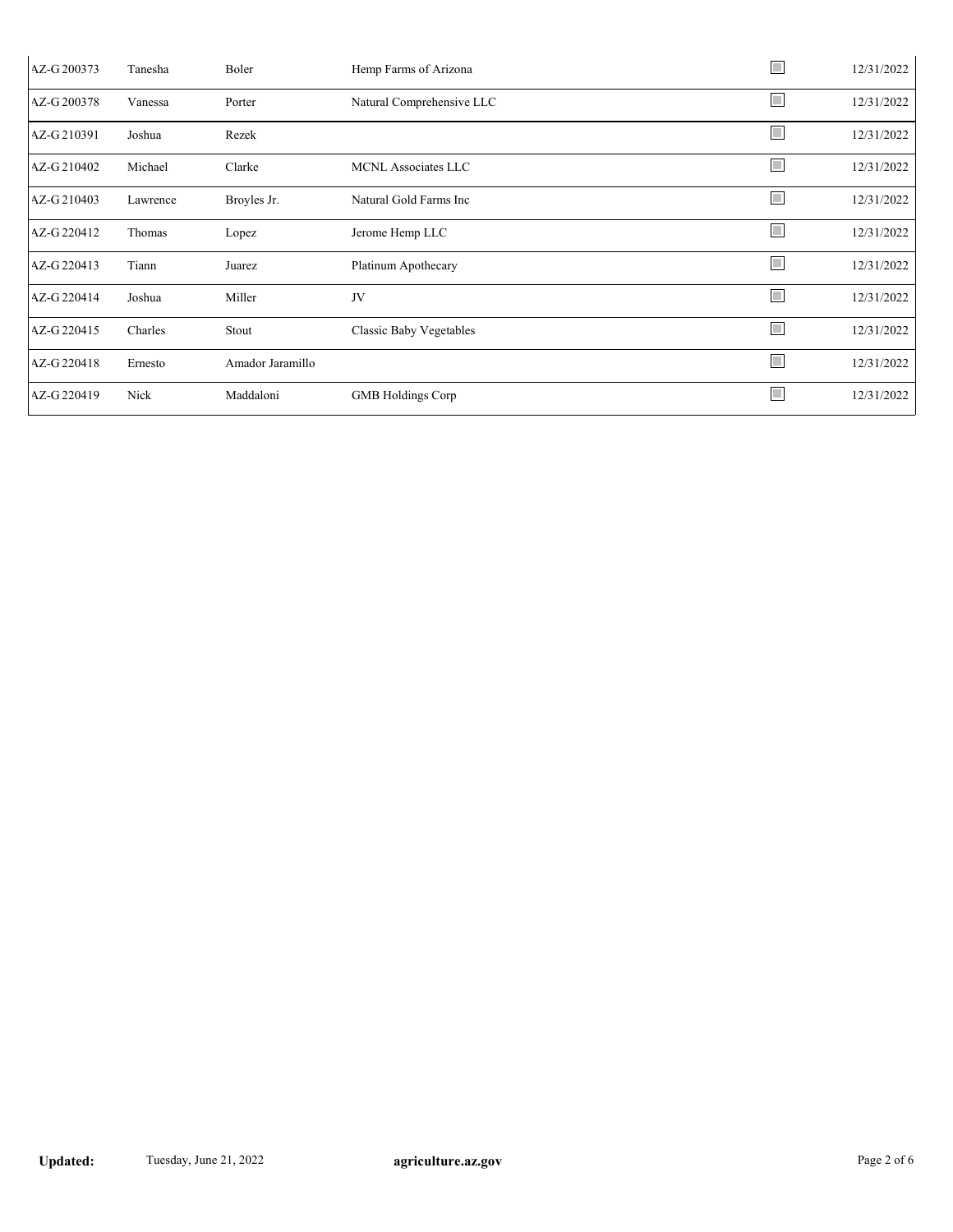## AZDA Industrial Hemp Program **Nursery azhemp@azda.gov**

| License<br><b>Number</b> | <b>First Name</b> | <b>Last Name</b> | Company                                   | <b>Research Fee</b><br>Exempt | <b>Expiration</b><br>Date |
|--------------------------|-------------------|------------------|-------------------------------------------|-------------------------------|---------------------------|
| AZ-N 190043              | Kelly             | Keithly          | Keithly-Williams Transplants              |                               | 12/31/2022                |
| AZ-N 190190              | Samuel            | Combs            | Avalon Gardens Slow Foods Enterprises LLC |                               | 12/31/2022                |
| AZ-N 190230              | Cadora            | Arrington        | Kush Hemp Farm                            | $\overline{\phantom{a}}$      | 12/31/2022                |
| AZ-N 190283              | Mark              | Rhine            | Rhibafarms LLC                            |                               | 12/31/2022                |
| AZ-N 190287              | Shawn             | Falconbridge     | <b>GWP Services LLC</b>                   |                               | 12/31/2022                |
| AZ-N 190298              | Dennis            | Finneran         |                                           |                               | 12/31/2022                |
| AZ-N 200344              | Robert            | Light            | Light Properties & Real Estate LLC        | $\mathbb{R}^n$                | 12/31/2022                |
| AZ-N 200352              | Nicholas          | Kriaris          | GTG Shabbona Farms LLC                    | $\mathcal{L}_{\mathcal{A}}$   | 12/31/2022                |
| AZ-N 200353              | Nicholas          | Kriaris          | GTG Golden Valley Farms LLC               | $\overline{\mathbb{R}^n}$     | 12/31/2022                |
| AZ-N 210392              | Thomas            | Prata            | Condor Seed Production                    | $\overline{\mathbb{R}^n}$     | 12/31/2022                |
| AZ-N 210403              | Lawrence          | Broyles Jr.      | Natural Gold Farms Inc                    | $\Box$                        | 12/31/2022                |
| AZ-N 220416              | Joseph            | Carlisle         | Free Enterprises                          | $\overline{\mathbb{R}^2}$     | 12/31/2022                |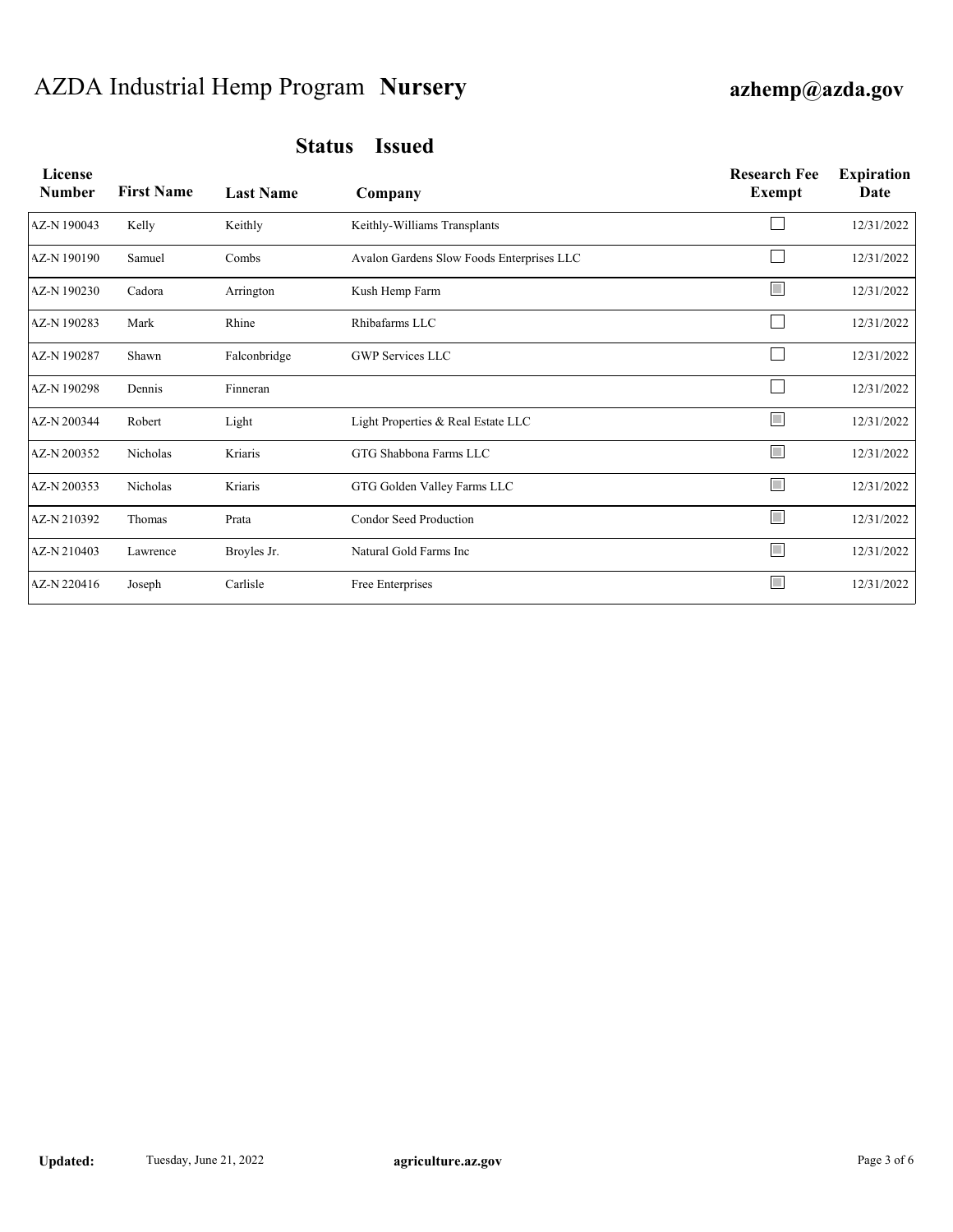## AZDA Industrial Hemp Program **Harvester azhemp@azda.gov**

| License<br><b>Number</b> | <b>First Name</b> | <b>Last Name</b> | Company                      | <b>Research Fee</b><br><b>Exempt</b> | <b>Expiration</b><br>Date |
|--------------------------|-------------------|------------------|------------------------------|--------------------------------------|---------------------------|
| AZ-H190037               | George            | Stantchev        | Pure 5 Nutrients Arizona LLC |                                      | 12/31/2022                |
| AZ-H190293               | Chaison           | Ott              | Chaison Farms                |                                      | 12/31/2022                |
| AZ-H200352               | Nicholas          | Kriaris          | GTG Shabbona Farms LLC       |                                      | 12/31/2022                |
| AZ-H200353               | <b>Nicholas</b>   | Kriaris          | GTG Golden Valley Farms LLC  |                                      | 12/31/2022                |
| AZ-H 210403              | Lawrence          | Broyles Jr.      | Natural Gold Farms Inc.      |                                      | 12/31/2022                |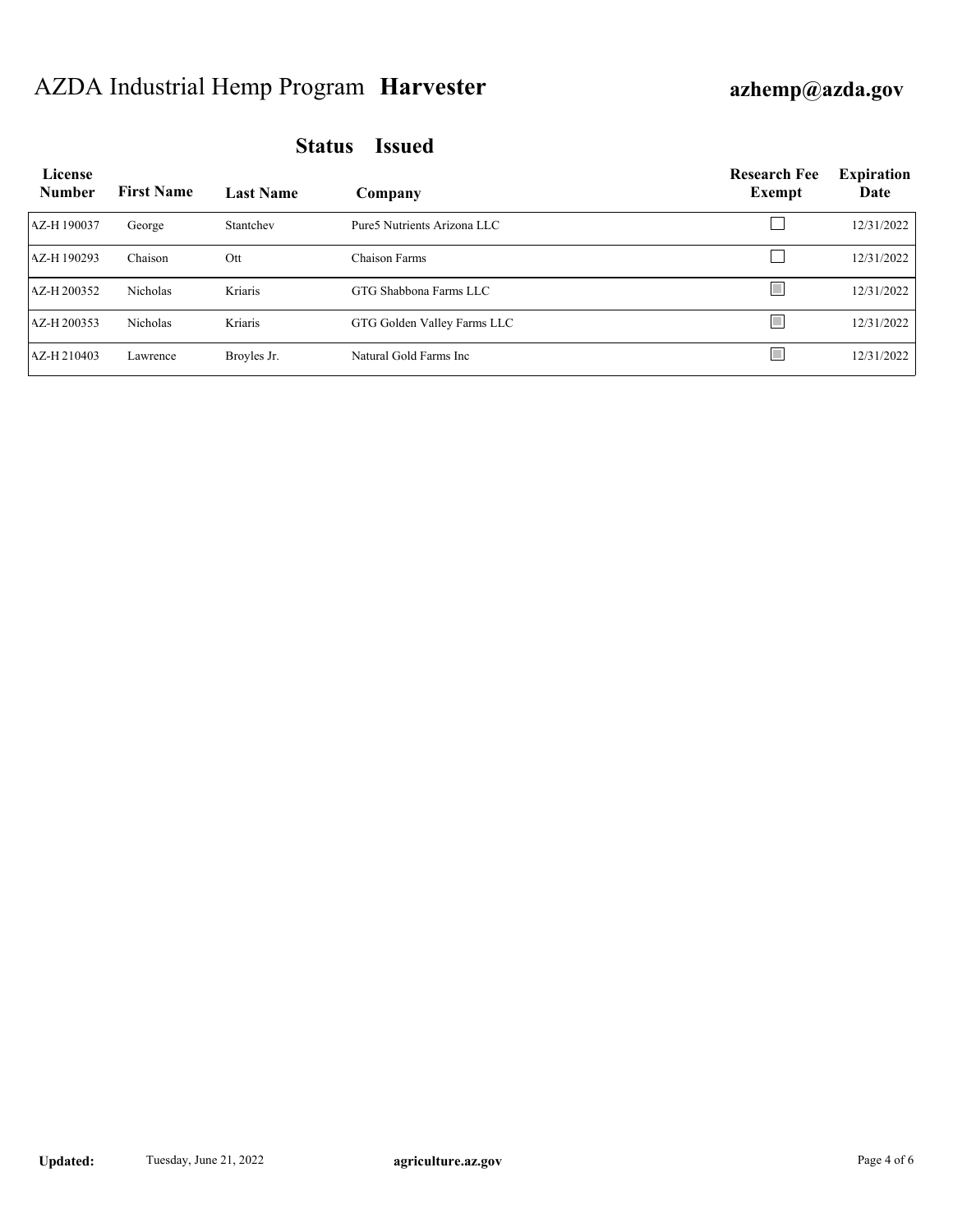## AZDA Industrial Hemp Program **Transporter azhemp@azda.gov**

| License<br><b>Number</b> | <b>First Name</b> | <b>Last Name</b> | Company                                  | <b>Research Fee</b><br>Exempt | <b>Expiration</b><br>Date |
|--------------------------|-------------------|------------------|------------------------------------------|-------------------------------|---------------------------|
| AZ-T190037               | George            | Stantchev        | Pure5 Nutrients Arizona LLC              |                               | 12/31/2022                |
| AZ-T190043               | Kelly             | Keithly          | Keithly-Williams Transplants             |                               | 12/31/2022                |
| AZ-T190047               | Paul              | Diaz             | Mother Earth Plant LLC                   |                               | 12/31/2022                |
| AZ-T190078               | Akeeme            | Rowe             | Bees Hemp Farm AZ                        |                               | 12/31/2022                |
| AZ-T190083               | Cyril             | Chiosa           | Cynergy Med LLC                          |                               | 12/31/2022                |
| AZ-T190087               | Patricia          | Hayden           | NuLambda I LLC                           |                               | 12/31/2022                |
| AZ-T190135               | Ajay              | Bika             | Whole Foods Full Spectrum Processing LLC |                               | 12/31/2022                |
| AZ-T190270               | Erwan             | Ehanno           | XXII Century INC                         |                               | 12/31/2022                |
| AZ-T190287               | Shawn             | Falconbridge     | <b>GWP Services LLC</b>                  |                               | 12/31/2022                |
| AZ-T190293               | Chaison           | Ott              | <b>Chaison Farms</b>                     |                               | 12/31/2022                |
| AZ-T200352               | Nicholas          | Kriaris          | GTG Shabbona Farms LLC                   | $\mathcal{L}_{\mathcal{A}}$   | 12/31/2022                |
| AZ-T 200353              | Nicholas          | Kriaris          | GTG Golden Valley Farms LLC              | П                             | 12/31/2022                |
| AZ-T200358               | Nancy             | Manos            | Southwest Extracts LLC                   | Г                             | 12/31/2022                |
| AZ-T210403               | Lawrence          | Broyles Jr.      | Natural Gold Farms Inc                   | $\mathcal{L}_{\mathcal{A}}$   | 12/31/2022                |